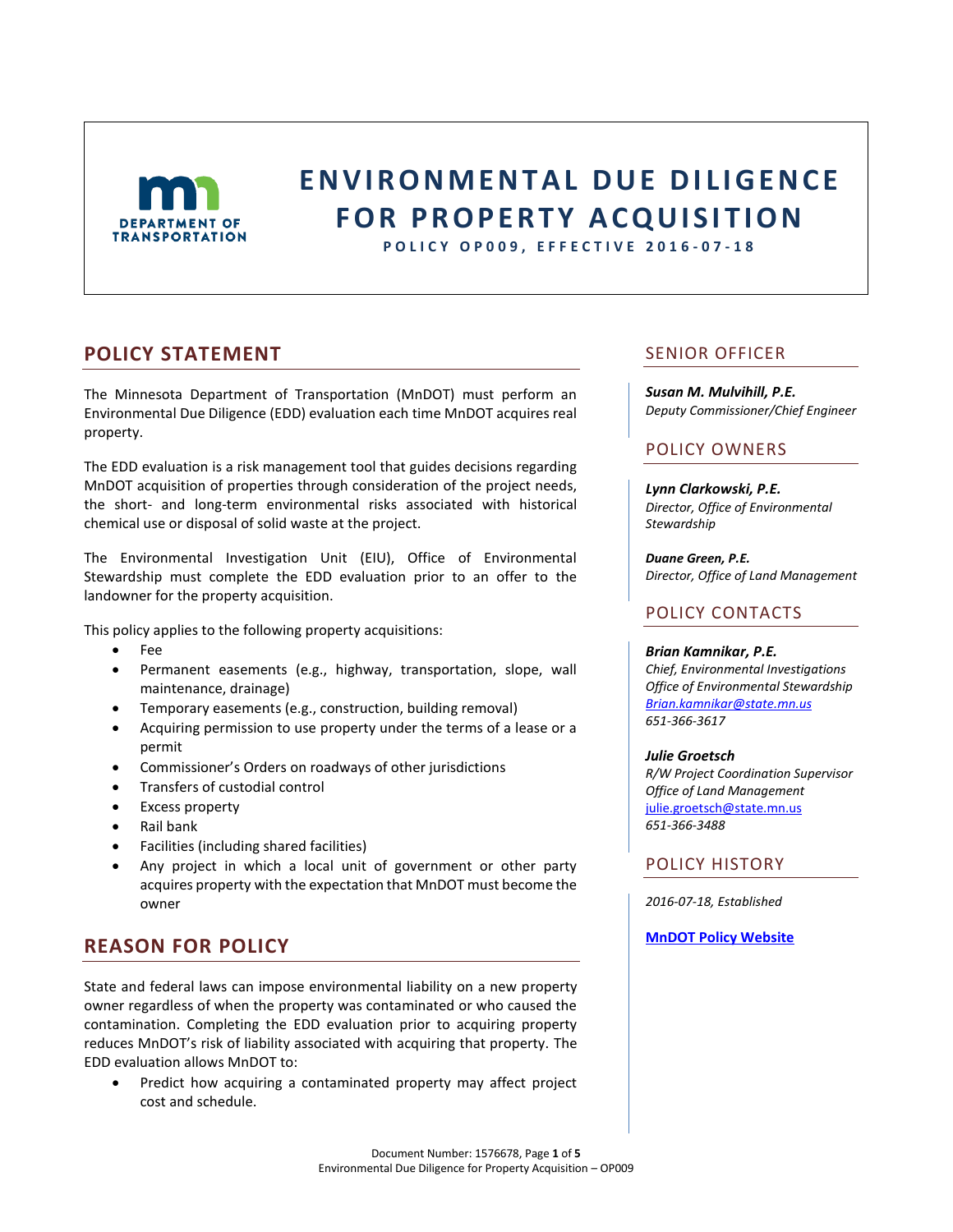- Make a decision whether to avoid or proceed with the property acquisition.
- Make a plan for mitigating risk and managing liability when MnDOT decides to acquire a contaminated property.

MnDOT must assess all short-term and long-term costs and liabilities associated with contaminated property when deciding whether to acquire the property.

- In the *short-term*, contaminated property cleanup must increase project complexity and cost, and may cause project delays.
- In the *long-term*, owning contaminated property exposes MnDOT to potential liability for future remediation costs when MnDOT maintains or reconstructs the infrastructure located on the contaminated property.

# **WHO NEEDS TO KNOW THIS POLICY?**

- MnDOT staff involved in planning, scoping, designing, constructing or maintaining transportation facilities or property
- MnDOT staff responsible for performing EDD reviews
- MnDOT staff involved in reviewing and making decisions about MnDOT-owned land or property, or who are considering acquiring land or property for MnDOT use
- MnDOT staff involved in reviewing and approving environmental documents and interpreting National Environmental Protection Act (NEPA) and Minnesota Environmental Policy Act (MEPA) regulations

### **DEFINITIONS**

### **Acquisition**

MnDOT's Office of Land Management is responsible for the oversight of the property acquisition process. The acquisition of land is as an easement or in fee, through a direct purchase by agreement, or by condemnation. It may also refer to temporary rights needed to construct a transportation facility.

### **Easements**

An easement is a property right to use another's property for a specified purpose. Types of easements include, but are not limited to, drainage, wall maintenance, ingress/egress, highway, building removal, slope, and temporary easements.

### **Environmental Due Diligence (EDD)**

Process to investigate the environmental background and use of a property to determine the potential risk associated with contaminated soil or groundwater or solid waste on that property. The process provides current and historical site data to assess the short- and long-term exposure liabilities of an interested party in carrying out an acquisition.

### **High-Risk Property Acquisitions**

High-risk property acquisitions are properties that:

- Have clean-up costs greater than \$500,000
- Have clean-up costs greater than 50% appraised value of the property
- Have clean-up costs greater than 10% of the project cost
- Present a high environmental liability to MnDOT, such as a superfund site, landfill, coal gasification plant, etc.

# **PROCEDURES**

### *Early involvement of the Environmental Investigation Unit*

The EDD evaluation requires early involvement between project planners, designers, and right of way staff in district offices and the Environmental Investigation Unit (EIU) of the Office of Environmental Stewardship. This early involvement should occur during the scoping process and helps MnDOT identify environmental risks associated with acquiring particular properties prior to acquisition. An EDD evaluation must identify environmental risks such as contaminated soil and groundwater, or solid waste such as asbestos materials.

### *EDD Evaluation Levels*

There are three EDD levels, EDD-1, EDD-2, and EDD-3. The information required to complete each level of EDD is contained in the MnDOT REALMS (Right of Way Electronic Acquisition Land Management System) database, Office of Land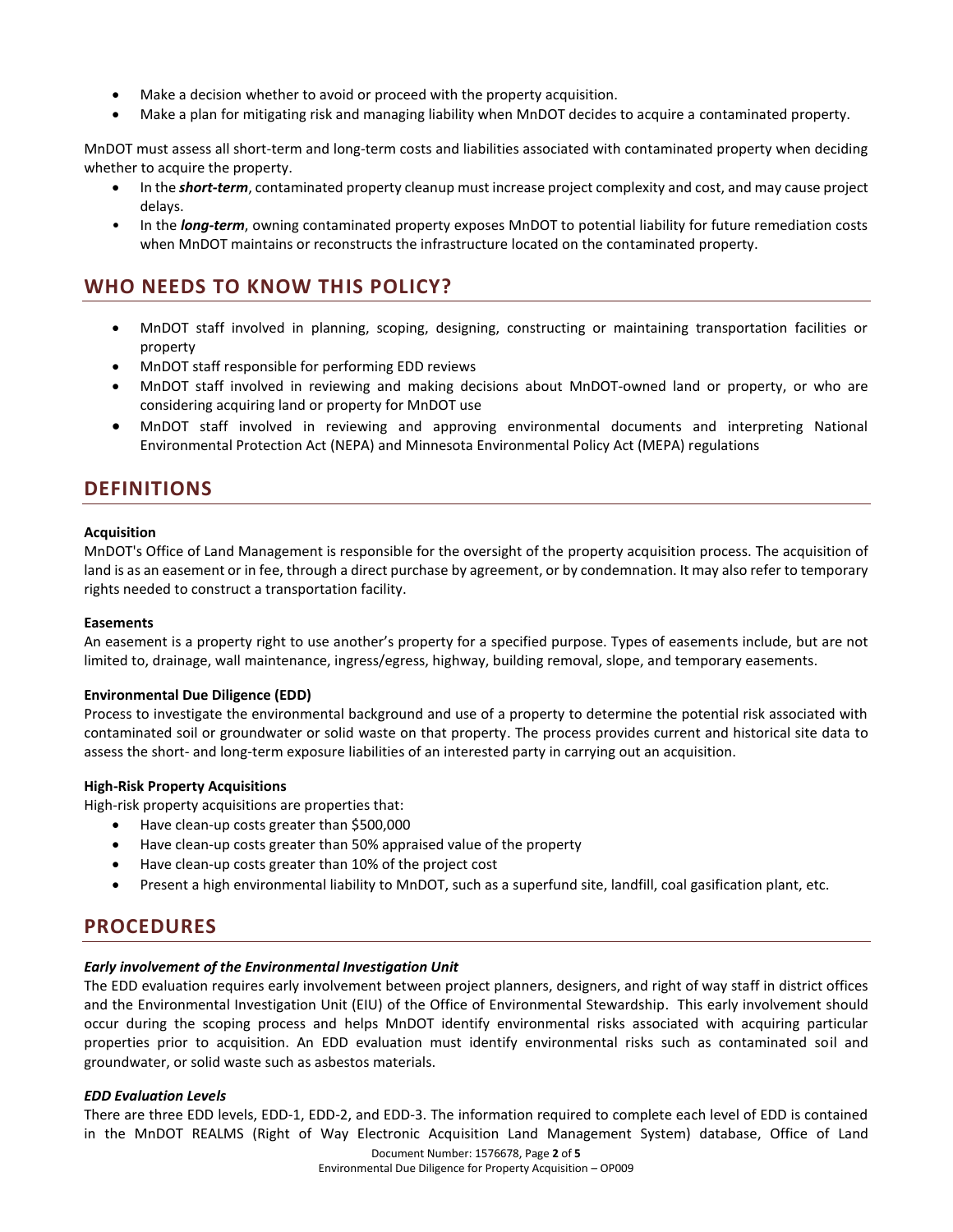Management. The three levels of the EDD evaluation require progressively more information regarding the parcels under consideration for acquisition. The Office of Environmental Stewardship may give clearance to acquire a property at EDD-1 or EDD-2 levels based on the information obtained during the property evaluation. An EDD-3 level evaluation requires MnDOT's Deputy Commissioner/Chief Engineer to approve (or disapprove) the acquisition. Information regarding the internal procedures for the EDD evaluation is in the Right of Way Manual. A brief description of the three EDD levels follows below.

- An **EDD-1** evaluation provides the general project area information, including the end-points of the project. EIU reviews the project area for identification of potential contamination. EIU determines that additional investigation in not needed or more commonly additional evaluation is necessary under EDD-2.
- An **EDD-2** evaluation provides additional specific parcel information, so that known or suspected occurrences of contamination tie to specific parcels. EIU must conduct a Phase I or Phase II as necessary. EIU must clear parcels for acquisition or determine that an EDD-3 evaluation is required.
- An **EDD-3** evaluation provides information on potential high-risk property acquisitions. The EDD-3 summarizes benefits and risks of acquiring the property, all feasible and practicable risk mitigation options (such as project design changes to avoid or limit use of the property), and liability protections available from regulatory agencies. MnDOT's Deputy Commissioner/Chief Engineer must review and approve (or disapprove) the acquisition.

Most projects only require an EDD-1 or EDD-2 evaluation. Only projects involving high-risk property acquisitions must require an EDD-3 evaluation.

# **RESPONSIBILITIES**

Provided below is a high-level overview of key responsibilities. For a detailed description of duties, refer to Right of Way Manual.

### **Office of Environmental Stewardship, Environmental Investigation Unit (EIU)**

- Determines the level of investigation needed for each parcel transaction to assess environmental conditions and risk associated with the acquisition
- Obtains appropriate clearances and approvals needed in order to proceed with the property acquisition

### **District Land Management/Right of Way Offices**

- Provides the general project layout followed by specific parcel information to EIU
- Obtains access permits for environmental investigation from landowners
- Works with the Local Unit of Government (LGU) and informs EIU of project corridors and project areas where potential property acquisitions for planned construction and operations projects
- Works with the LGU and EIU to gain EDD clearance prior to property acquisition

### **Office of Land Management**

Confirms the fulfillment of EDD requirements prior to the offer being made for the property acquisition

### **Deputy Commissioner/Chief Engineer**

Reviews information about the parcels on the EDD-3 form and approves or denies the property acquisition

# **RELATED INFORMATION**

The **[Office of Environmental Stewardship](http://www.dot.state.mn.us/environment/index.html)** provides environmental resources for pre-construction, construction and maintenance operations of state highways, roadsides, and mass transit systems.

The **[Office of Land Management](http://www.dot.state.mn.us/landmanagement/)** provides surveying, mapping, utility agreements, acquisition and disposition of property for program delivery clientele to assure legal, timely and standardized land management services.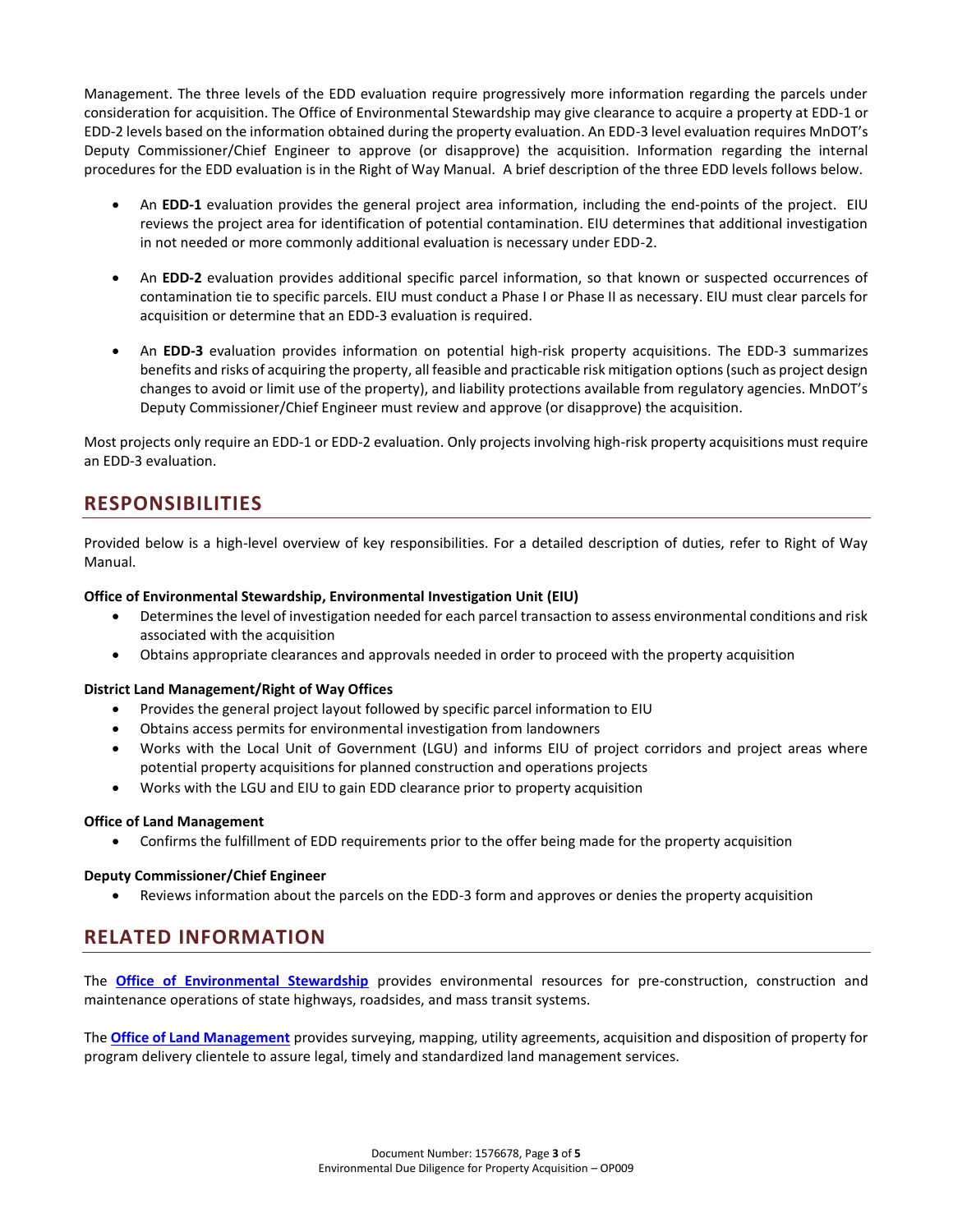### *Liability for contamination encountered during construction*

- Minnesota Statutes (based on federal acts):
	- o **[Minnesota Statutes Chapter 115](https://www.revisor.mn.gov/statutes/?id=115)** *Water Pollution Control; Sanitary Districts*
	- o **[Minnesota Statutes Chapter 115A](https://www.revisor.mn.gov/statutes/?id=115A)** *Waste Management*
	- o **Minnesota [Statutes Chapter 115B](https://www.revisor.mn.gov/statutes/?id=115B)** *Environmental Response and Liability*
	- o **[Minnesota Statutes Chapter 116](https://www.revisor.mn.gov/statutes/?id=116)** *Pollution Control Agency*
	- o **[Minnesota Statutes 609.671](https://www.revisor.mn.gov/statutes/?id=609.671)** *Environment; Criminal Penalties*
- **[OSHA \(Occupational Safety & Health Administration\) Law and Regulations](https://www.osha.gov/law-regs.html)**

### *Liability for contamination on property acquisitions*

- **[Comprehensive Environmental Response, Compensation, and Liability Act \(CERCLA\)](http://www.epa.gov/agriculture/lcla.html)**
	- o **[Minnesota Statutes Chapter 115B](https://www.revisor.mn.gov/statutes/?id=115B)** *Environmental Response and Liability*